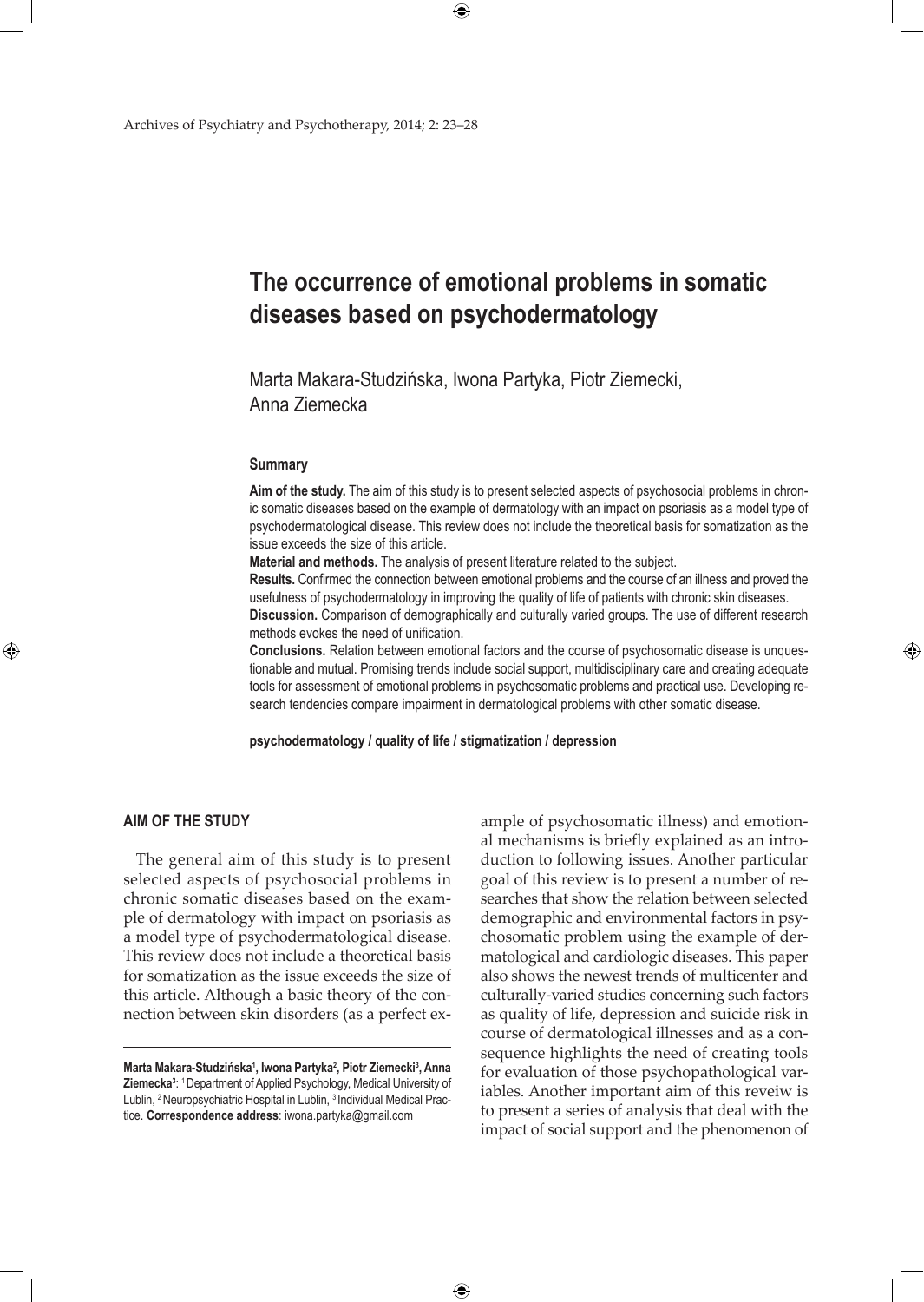stigmatization in chronic diseases. In the end, a group of researches of developing direction in psychosomatics is presented, relating to professional multidisciplinary approach and care, as it is of a practical importance for clinicians and patients.

## **Material and method**

Analysis of data form literature on the co-occurrence of somatic diseases and emotional disorders was conducted. The method of this review is a part of a wider literature analysis concerning psychodermatology. Main internet base PubMed has been searched for publications using a key word "psychodermatology" (94 papers researched) and "stigmatization in dermatology" (48 papers researched) with main interest for years 2010 – 2013 and both original (empirical) publications and review papers were included. Multicenter and culturally diverse studies were of the greatest interest out of those 142 articles. Independent research has also been done for terms "psychodermatology" and "stigmatization in dermatology". The rest of publications has been found manually using the list of downloaded documents.

For the needs of the following review, only those publications that highlighted the comorbidity of somatic and dermatologic diseases with emotional problems were included. Studies with significant methodological limitations have been rejected. Differences of opinion among the authors were discussed and resolved by agreement in the review article.

# **Results**

⊕

A basic theory of the connection between somatic and emotional mechanisms is briefly explained as an introduction to following issues and dermatological problems are a perfect example of psychosomatic illness. A group of studies presented below, basic and pioneer, prove the relation between emotional factors and show that the course of a disease in psychosomatic problems is unquestionable and mutual. Skin is very important for proper mental and physical functioning of a person, because as the largest and most visible area of the human body it plays an essential role in interpersonal relations, influences the self-image, self-esteem, as well as the perception of the individual by the surrounding [1]. The relationship between skin and the central nervous system results, among others in the fact that the two organs derive from the same germ layer - the ectoderm and are controlled by the same hormones and neurotransmitters [2]. Psychodermatology deals with interaction between dermatology, psychiatry and psychology. The prevalence of mental disorders in patients with skin diseases is estimated between 30 to 60% [3]. The combination of dermatology and psychiatry gave rise to a field which comprehensively deals with the interactions between the immune, nervous and hormonal system called NICS. The interaction between the nervous system, the immune system and skin occurs due to the information carried by relays [4]. In the first systematic study of mental disorders among people with skin diseases conducted by Hughes et al. a higher prevalence of mental disorders among dermatological clinic patients' than among the general population was observed. The researchers also noticed that the prevalence of mental disorders among patients hospitalized for dermatological reasons is higher than among patients from other wards [5].

An interesting and promising series of researches show the relation between selected demographic and environmental factors in psychosomatic problem (on the example of dermatological and cardiologic diseases). The connection between somatic diseases and mental disorders is multiplicitous, for example mood-lowering can be an outcome of an emotional reaction to disease and hospitalization in a mentally healthy person or a symptom of mental adaptive, stressrelated, or depressive disorders. Psychiatric disorders can be categorized into mental disorders of organic substrate- somatogenic, stressrelated mental disorders- psychogenic, mental disorders comorbid with somatic diseases, somatoform disorders, and mental disorders arising as a result of adverse effects and drug interactions – iatrogenic [6]. Drugs used in treating dermatological diseases e.g. steroids and retinoids may also influence mental disorders [7]. A general model of the link between the impact of environment and health includes many fac-

Archives of Psychiatry and Psychotherapy, 2014; 2: 23–28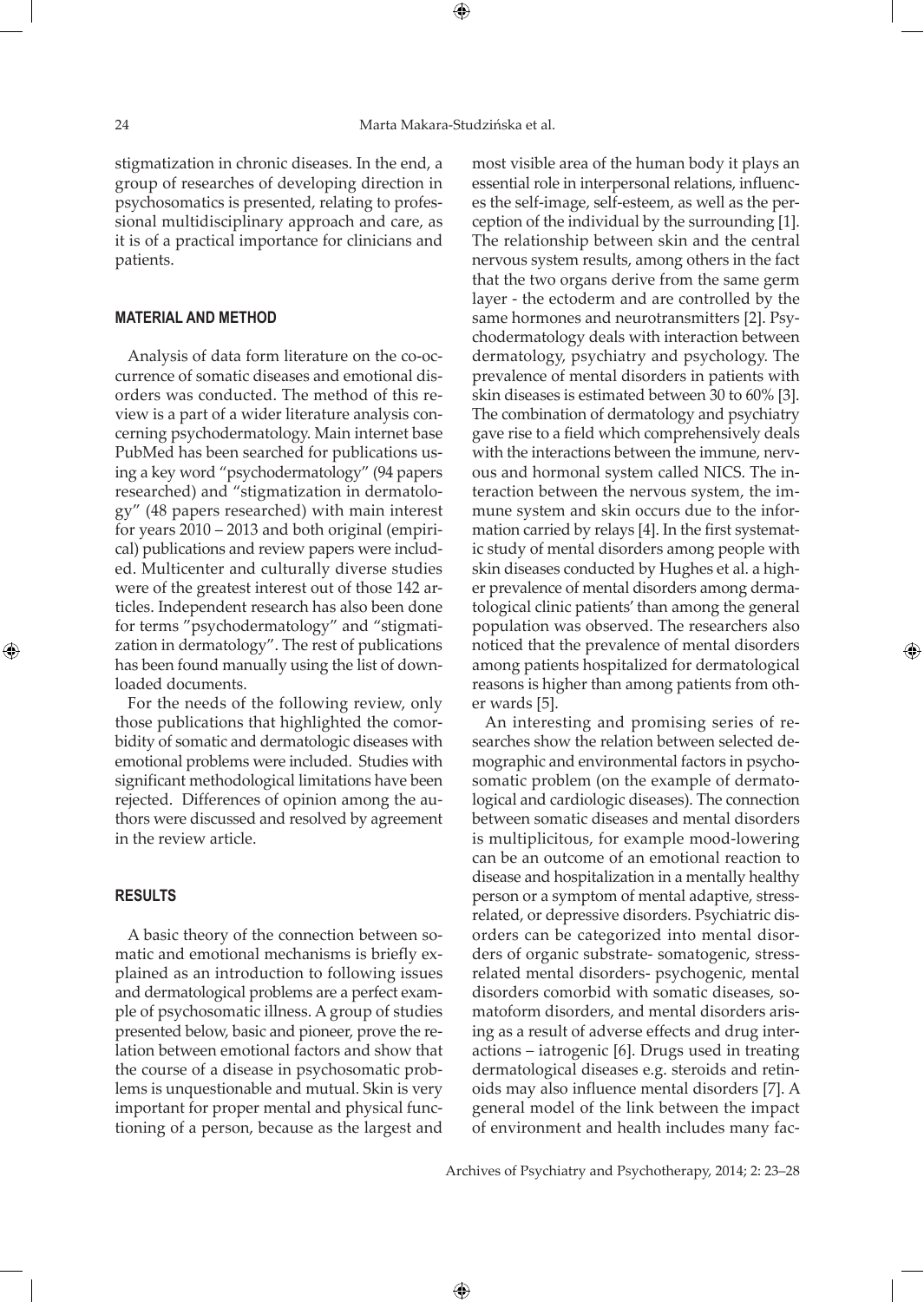tors, such as environmental demands, individual cognitive appraisal of stress, especially traumatic events that occurred in childhood and in adulthood, and existing coping resources of patients. If environmental demands are found to be very threatening, and at the same time coping resources are viewed to be inadequate, such perception is presumed to result in highly negative emotional stress including panic and depressive symptoms [8]. The connection between somatic diseases and emotional disorders concerns many fields of medicine and the search for medical and demographical variables, which will determine risk groups continues. The correlation of patients undergoing myocardial revascularization (CABG) can be provided as an example. It was proven that in the preoperative period anxiety correlates with age. This means that the subjective, consciously perceived feelings of anxiety and tension, accompanied by the activation or stimulation of the autonomic nervous system are dependent on the patients' age. In patients with increased levels of neuroticism a higher level of anxiety was noted. Before and after CABG depression intensity correlates with patients' education level. Low level of education is a factor increasing depression among patients in the perioperative period. Patients with better interpersonal relationships, communicational skills, and abilities to express their emotions and needs are less susceptible to depressive disorders [9]. In a similar manner, the evaluation of other chronic diseases including dermatological diseases are conducted.

⊕

The newest trends of multicenter and culturally-varied studies concern on such factors as quality of life, depression and suicide risk in course of dermatological illnesses. As a consequence the findings of those researches highlight the need of creating an adequate tool for evaluation of those psychopathological variables in medical daily care, as using different research methods for the same problem provokes difficulties. Analyzing psychological consequences of somatic diseases it is essential to be aware of their impact on various aspects of life's quality. Of clinical significance is not only the severity of symptoms of mental disorders, but also their impact on everyday life [10]. Independent of comorbidity of mental disorders, skin disorders themselves may significantly influence the quality of life [11]. In

recent years the concern about the quality of life of patients, including dermatological patients increased. This resulted in a number of tools being created to evaluate the influence of skin conditions on the degree of life quality of affected patients, additionally, a significant problem of stigmatization, which often refers to patients with skin lesions was noted [12]. Although eesearchers for Polish adaptation of Quality of Life in Depression Scale emphasize that when creating the tools for evaluation of life quality, patients suffering from depression were observed: the patients spontaneously evaluated the impact of depression on their own life, referring to the needs (e.g. love, companionship, care) and retrospectively, they identified the healing process with the growing number of needs which they could themselves satisfy. This approach to the quality of life allows to look at the patient not only through the prism of health, employment or its lack, or having a wide network of social contacts. What is essential is the manner in which all these factors affect the ability to meet individual, well understood, needs. This underlines the necessity for an individual approach to each patient in the context of life quality and choosing appropriate tools for this purpose [13].

A promising and developing tendency in psychodermatology is based on the assumption that the impairment in skin diseases is similar to other chronic illnesses. The study of Rapp et al. conducted on 317 patients with psoriasis revealed that these patients report limitations of physical and mental functioning, which are comparable to the quality of life in cancer, inflammatory diseases of the joints, heart diseases, hypertension, diabetes and depression. They also revealed a linear relationship between the severity of psoriasis and life quality deterioration [14].

Research on depression in dermatological diseases is one of the most popular and mainstream trend in psychodermatology. Frequent co-occurrence of depressive symptoms and suicidal ideation among patients with psoriasis is confirmed. Gupta et al. studied 217 patients with psoriasis using the Carroll Rating Scale For Depression, a scale which also includes questions concerning suicidal ideations. Death wish was expressed by 9.7% of the respondents, half of which (5.5%) admitted to suicidal tendencies and considerations on how to end their own life. Correlation be-

Archives of Psychiatry and Psychotherapy, 2014; 2: 23–28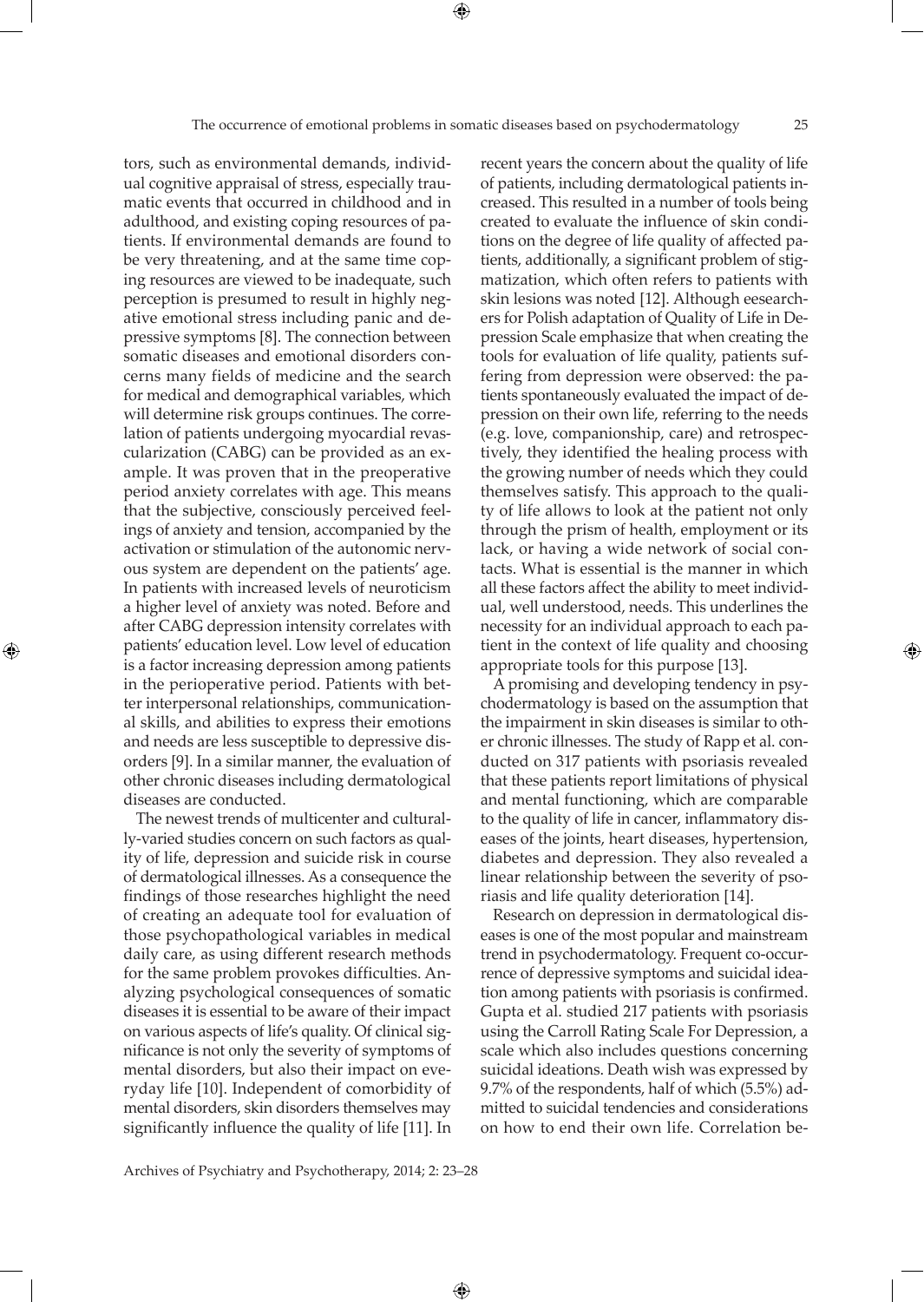tween severity of depression and the presence of suicidal ideation was observed. The authors conclude that the coexistence of severe depression and suicide risk should not only be attributed to life-threatening diseases such as cancer [15]. Everyday mood deterioration caused by this disease was connected with decreased life quality and a higher incidence of depressive symptoms [16]. The comparison of depression severity between patients with psoriasis and other dermatological diseases such as acne vulgaris, alopecia areata and atopic dermatitis was also conducted. The highest level of depression was exhibited by patients with mild or moderately severe acne and in hospitalized patients suffering from psoriasis with skin lesion covering more than 30% of the body [17].

Started about 20 years ago, and nowadays willingly revived, a series of researches on stigmatization, clearly understandable in skin diseases, led to practical conclusion and applications concerning social support for patients with chronic dermatological problems. Stigmatization is a type of social stigma which leads to the alienation and rejection of an individual person and thus making normal interpersonal relationships impossible [18]. Social support in skin diseases correlates with a better quality of life and a lower sense of stigma. Ginsburg et al. noted that the sense of stigma, sensitivity to other people's opinions, anticipation of rejection and avoidance of social interactions are associated with a significant impact on patients' quality of life and further the onset of depressive symptoms whereas a handshake or touching of the skin of somebody suffering from psoriasis has a therapeutic effect as it signifies acceptance and understanding [19]. However, social relationships among individuals experiencing serious/chronic diseases are sometimes ambiguous. Schwartzman et al. assessing the correlation between coping patterns and interpersonal behaviors among depressed women revealed that participants who were overly compliant and submissive in their social interactions (low autonomy) were more likely to engage in oppositional coping behaviors. What this possibly suggests is that in their social interactions, depressed individuals may behave in a submissive manner in an effort to elicit support and attention. These requests for attention often become bothersome and result

in social partners withdrawing and becoming more hostile. In turn, rather than becoming more dependent, the depressed individual might react by becoming overly defiant and aggressive when coping with social stressors [20]. The sense of stigma and shame associated with the awareness that the skin changes are visible to the surrounding, sense of isolation, the fear of being rejected by the "healthy" environment and low self-esteem may lead to the divulgence of disturbances in the mental sphere in the form of depression, anxiety or addiction [21]. Gupta et al. questioned 137 patients with moderate or severe psoriasis if, within the last month, they have experienced a situation where people deliberately avoided physical contact because of their disease: 36 patients from this group (26.3%) confirmed the existence of such a stigmatizing situation. For all those who have been stigmatized, with one exception, lesions were visible: on the face, neck, forearms, and hands. Patients experiencing stigma were found to have significantly higher levels of depression compared with those who did not experience this type of social situations [22]. Important to highlight is the fact that negative impact of psoriasis on daily life manifested itself most strongly in the age groups between 18 and 45. Those respondents had more problems with social relationships and showing themselves in public as well as with professional and financial functioning. This may be explained by the fact that early adulthood is the period for determining social relationships and establishing interpersonal contacts and that stigmatization has a greater influence on daily life of the individual suffering from it. Older age of psoriasis onset is associated with lower comorbidity of psychosocial pathologies [23].

The developing trends put an impact on social support and the phenomenon of stigmatization in chronic diseases. This evokes the idea of practical use of discovered correlations and a multidisciplinary medical and psychological care has been proven to be an important direction. The obvious relationship between psychosocial factors and skin diseases has been long postulated. There is a widespread belief that many dermatological diseases are caused by stress, are correlated with specific personality traits or occur as a result of complication resulting from mental disorders. Although awareness of this problem

Archives of Psychiatry and Psychotherapy, 2014; 2: 23–28

⊕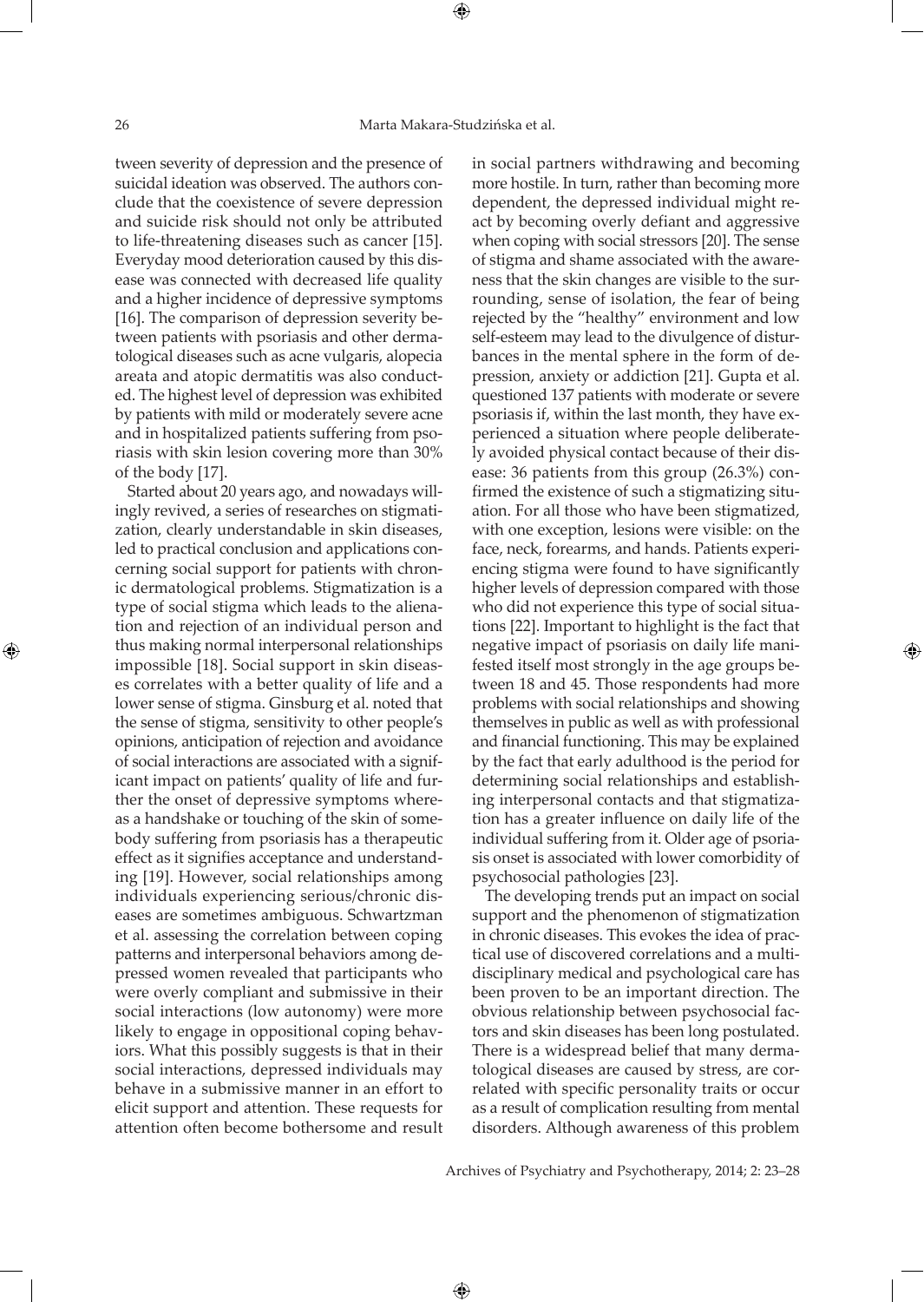among dermatologists is increasing, the coexisting mental disorders are often unrecognized and are considered to occur less frequently than they actually do. Thus a need for a biopsychological approach to patients with skin diseases arises [24, 25]. The multidisciplinary approach, namely the collaboration of specialists form the fields of psychiatry and dermatology and co-leading of the diagnostic process and treatment is essential for patients with psychodermatological diseases [26]. Dermatologists emphasize the importance of collaborating with psychiatrists as psychological factors play a significant part in such difficult to treat, chronic diseases of the skin as eczema, psoriasis and neurodermatitis [27, 28]. However, patients with skin diseases with factors of psychological background often refuse the proposal of a psychiatric consultation, even thought it was proven that the cooperation between primary care physician, dermatologists and psychiatrists is very useful and effective in the treatment of such disorders [29]. Psychological aspects related to the course of psoriasis became the basis for making various types of psychotherapeutic measures, as additional forms of treatment. In case of the stress factor which triggers psoriasis, it is important to remove or limit it. Also stress caused by disease itself is common in the course of the disease. In both cases, psychological support is an important matter [30], and contemporarily support groups for patients with psoriasis began to form. The interactions between patients and their education are important factors of breaking the stigma experienced [31].

## **Discussion**

⊕

This review presents various trends in the field of psychodermatology as an example of psychosomatic issue, starting from the very basic and pioneering studies through tendencies that arouse interest or controversy and ending at the developing and worth to continue directions of research. A vast number of publications has been reviewed and that gives an opportunity to notice the tendencies and deficiencies. A serious limitation for such a general review was that various skin diseases were studied for psychosomatic angle. This arouse a question whether include

Archives of Psychiatry and Psychotherapy, 2014; 2: 23–28

all kinds of diseases or rather choose one and treat it as an example. Authors decided to focus on psoriasis with just a hint of other skin diseases. The cultural and other demographic differences pay important role in stigmatization in dermatological diseases and this trend is promising but little research has been done on this issue so far. One of the difficulties in comparison and conclusion was due to the fact that different research methods has been used by the authors of empirical studies for the same general problem.

## **Conclusion**

This review proves that skin disorders are a perfect example of psychosomatic illness. A group of studies presented above shows that the relation between emotional factors and the course of a disease in psychosomatic problems is unquestionable and mutual. Researches present that lower quality of life, depression and stigmatization are commonly experienced in patients with dermatological illnesses and it is of a great value to create and use adequate tools for evaluation of those psychopathological variables in medical daily care. The developing trends put an impact on practical use of discovered correlations and a multidisciplinary medical and psychological care has been proven to be an important direction for further research and clinical practice (algorithmic detailed care plan, easy to use and accurate diagnostic tool for physicians to assess emotional problems in their patients, available multidisciplinary centers for chronically ill patients). An impact should be put on comparison of patients with dermatological and other chronic diseases, although it seems to be a difficult subject in term of methodology. A promising trends should include researches that notice different emotional and social expectations and difficulties in demographically varied groups.

## **References**

 $\bigoplus$ 

- 1. Borzęcki A, Cielica W. Psychologiczne aspekty w łuszczycy. Nowa Med – Dermatologia 2002; 4: 1163.
- 2. Kolbenzer CS. Psychosomatic concepts in dermatology. Arch Dermatol 1983; 119: 501–512.